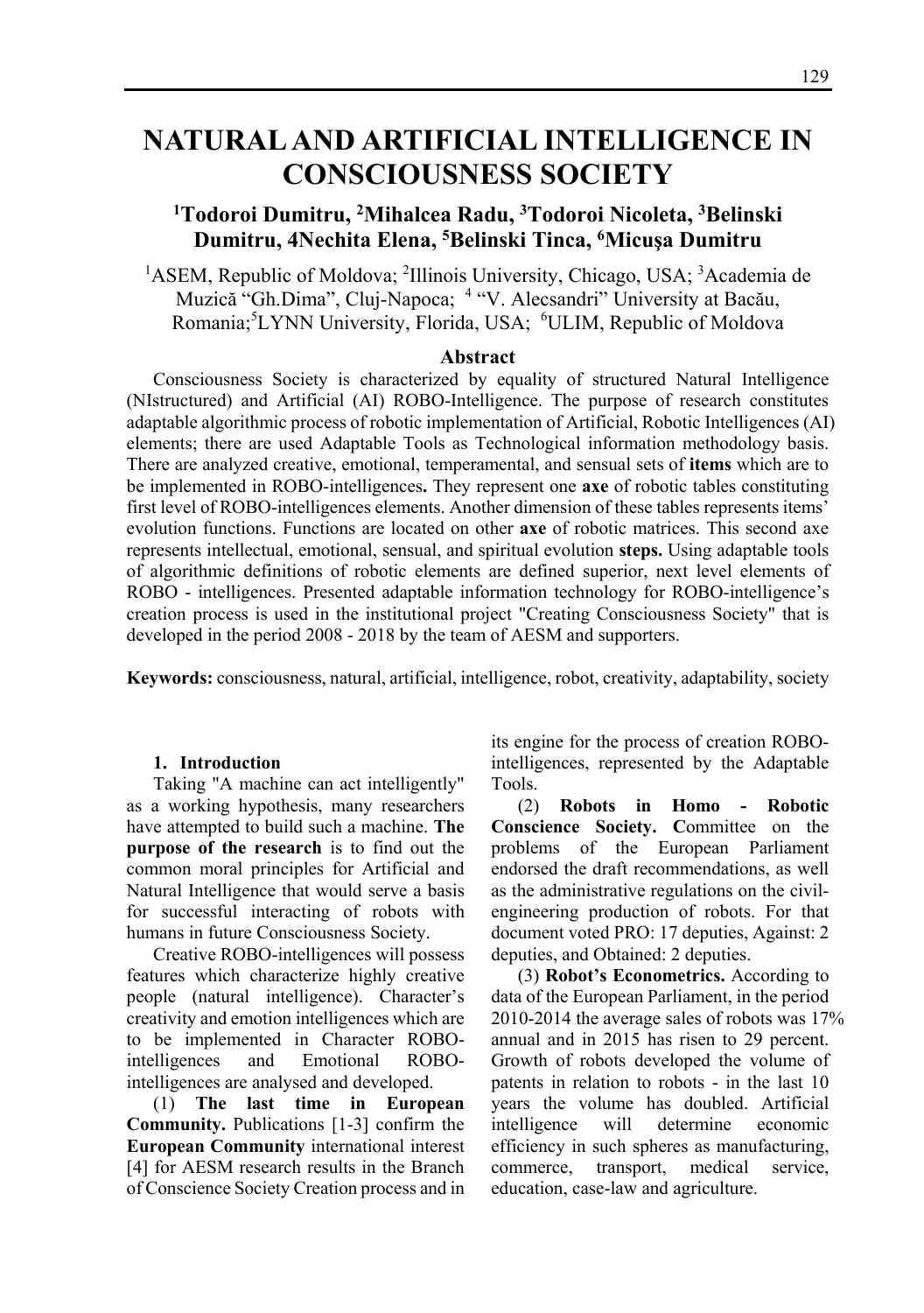**(4) Robot - legal status.** It is not yet determined the **legal status of robots,** which soon will overwhelm us. Scientists are, as some carriers of artificial intelligence, provided with self-education capacity, separately, will need to be identified as "**electronic faces**" with corresponding Passport.

The document will contain the framework conditions for producers and users of robots, formulated since the great writer Isaac Azimov: 3 principles - the basic conditions in humans. collaboration with robots.

 **(5) Isaac Azimov: 3 principles.**  Asimov's Three Laws of Robotics, as they are called, have survived to the present:

1. Robots must never harm human beings or, through inaction, allow a human being to come to harm.

2.Robots must follow instructions from humans without violating rule 1.

3.Robots must protect themselves without violating the other rules.

#### **2. Creative Approaches & equation IQ = NIstructured**

Creative ROBO-intelligences (Creative IQ) will possess features which characterize highly creative people, Natural Intelligence (NIstructured) .

 Currently popular creative approaches include

- Statistical methods,

- Computational intelligence and

- Adaptable symbolic IQ.

There are an enormous number of tools used in AI, including versions of:

- search and

- mathematical optimization,

- adaptable systems,

- logic,

- methods based on probability,

- economics,

- and many others.

#### **3. Problem's Solution Steps**

It is known: To solve the problem, computer specialist classically must:

1) formulates the problem,

2) formalizes the problem,

3) creates the algorithm of its solution,

4) codes the algorithm with the help of one

of the programming languages,

5) debugs the program,

6) gathers documentation and

7) uses and maintain the obtained program – product

 **2.1. Our goal** is to use Adaptable Tools [5,11] to develop first 3 steps of the ROBOintelligences creation.

 **2.2**. **Intelligence evolution**: Piirto's 7i features which characterize highly creative people in ascending adaptable process of Piirto's Six Steps to the Creativity top develops next  $(2^{nd})$  level of IQ elements.

2.**3. Creative ROBO-intelligences [6]** 

Creative ROBO-intelligences in Conscience Society (Creative IQ) will possess the first level intelligent features (Piirto's 7i):

1. inspiration,

2. imagery (imaginerie),

3. imagination,

4. intuition,

5. insights (înseninare, озарение),

6. improvisation, and

7. incubation

which characterize highly creative people

Creative IQ will be touched by the hierarchical process of (1st level) 6 steps to the Creativity top:

1. acquiring knowledge,

2. developing curiosity,

3. becoming interested,

4. passion,

5. dedication, and

6. professionalism

## **4. ROBO-Intelligence based on Adaptable Processing**

**Adaptabily Tools [5]** represent our solution for Robotic problem. The adapter, as a meta-system tool, supports adaptable software and hardware flexibility: extension and reduction of ROBO-intelligences possibilities. By the help of adapter, it can be presented **pragmatics, syntax, semantics, environ-ment,** and **examples** of new or modified (next,  $2^{nd}$ , level) elements of ROBO-intelligences.

**4.1. The 2nd Level IQ's elements: Adapter's** general scheme: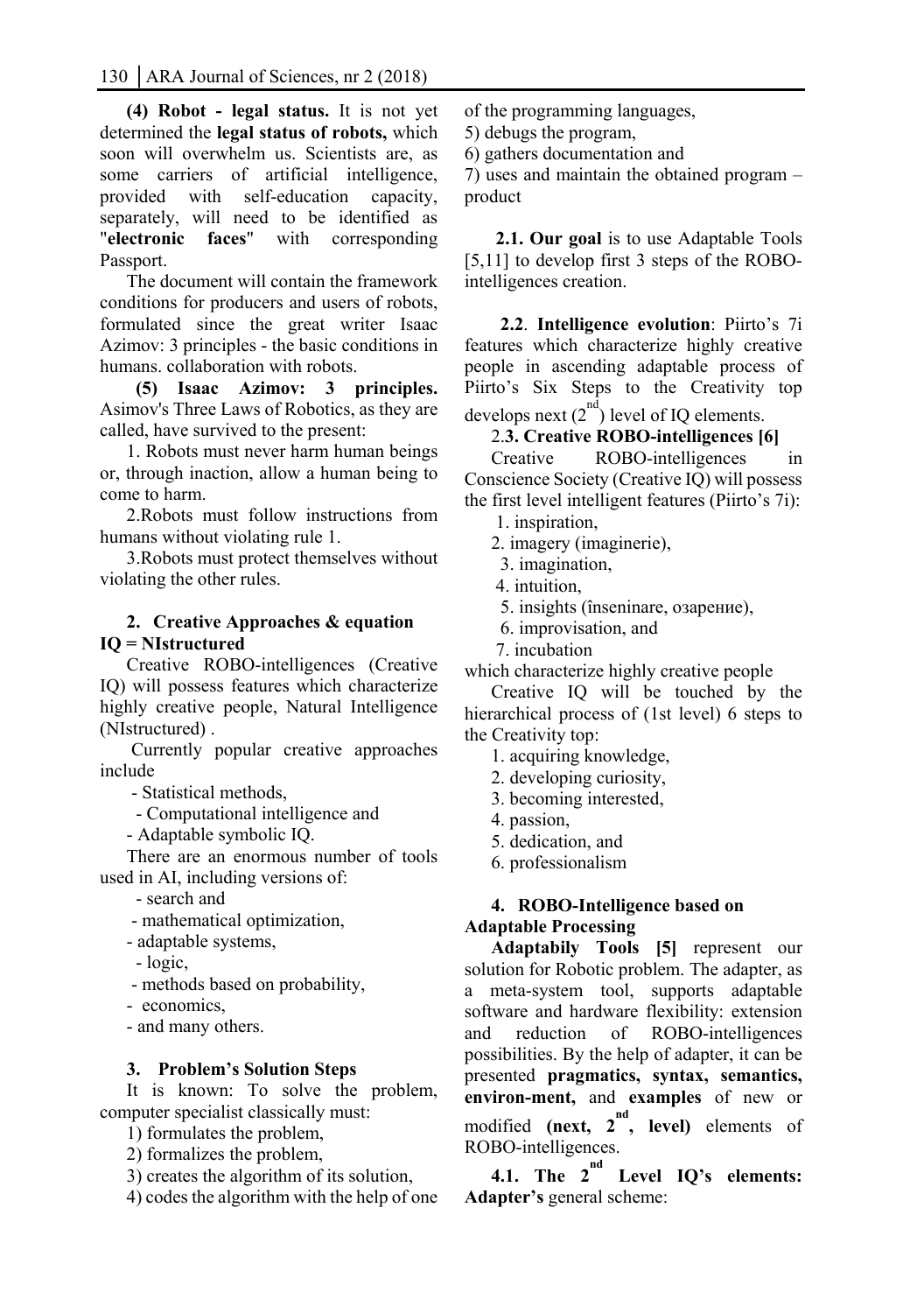$SY \leq$  Syntax of ROBO-intelligence element>

(1) \_SE \_ < Semantics of ROBOintelligence element>

 $CO \leq$  Context of ROBO-intelligence element>

 $EX <$ Examples of ROBO-intelligence  $\rm{element} > \rm{EL}$ 

and example  $(2)$  of it's implementation

**4.2. The 2nd Level IQ's elements: Example:** Using adapter it is defined one of the new  $(2^{nd}$  level) ROBO's element "Inspired passion":

\_BL\_ < Inspired passion's pragmatics>

 $SY$  < Inspired passion's syntax>

 $SE$  < Inspired passion's semantics>

 \_CO\_ < Inspired passion's usage context> \_EX\_ < Inspired passion's examples call>  $EL$ 

| Table 1. The 2                                                          |                                             | Level IQ's elements                                 |                                            |                            |                                 |                                                    |
|-------------------------------------------------------------------------|---------------------------------------------|-----------------------------------------------------|--------------------------------------------|----------------------------|---------------------------------|----------------------------------------------------|
| <b>Creativity</b><br>top<br><b>Versus</b><br><b>Creative</b><br>feature | <b>Acquire</b><br><b>Knowledge</b>          | <b>Develop</b><br><b>Curiosity</b>                  | <b>Become</b><br><b>Interested</b>         | <b>Passion</b>             | <b>Dedicatio</b><br>$\mathbf n$ | <b>Professi</b><br>onal-<br>ism                    |
| <b>Inspiration</b>                                                      | Inspiration<br>in<br>acquiring<br>Knowledge |                                                     |                                            | <b>Inspired</b><br>passion |                                 |                                                    |
| <b>Imagery</b>                                                          |                                             | <b>Imagery</b><br>developing<br>Curiosity           |                                            |                            |                                 |                                                    |
| Imaginatio<br>$\mathbf n$                                               |                                             |                                                     | Imagina-<br>tion<br>becoming<br>interested |                            |                                 |                                                    |
| <b>Intuition</b>                                                        |                                             |                                                     |                                            | Intuition'<br>s passion    |                                 |                                                    |
| <b>Insights</b>                                                         |                                             |                                                     |                                            |                            | Insights<br>dedication          |                                                    |
| Improvi-<br>sation                                                      |                                             |                                                     |                                            |                            |                                 | <b>Improvi</b><br>sation in<br>professi<br>onalism |
| <b>Incubation</b>                                                       |                                             | <b>Incubation</b><br>developing<br><b>Curiosity</b> |                                            |                            |                                 |                                                    |

# Table 1. The 2<sup>nd</sup> Level IQ's elements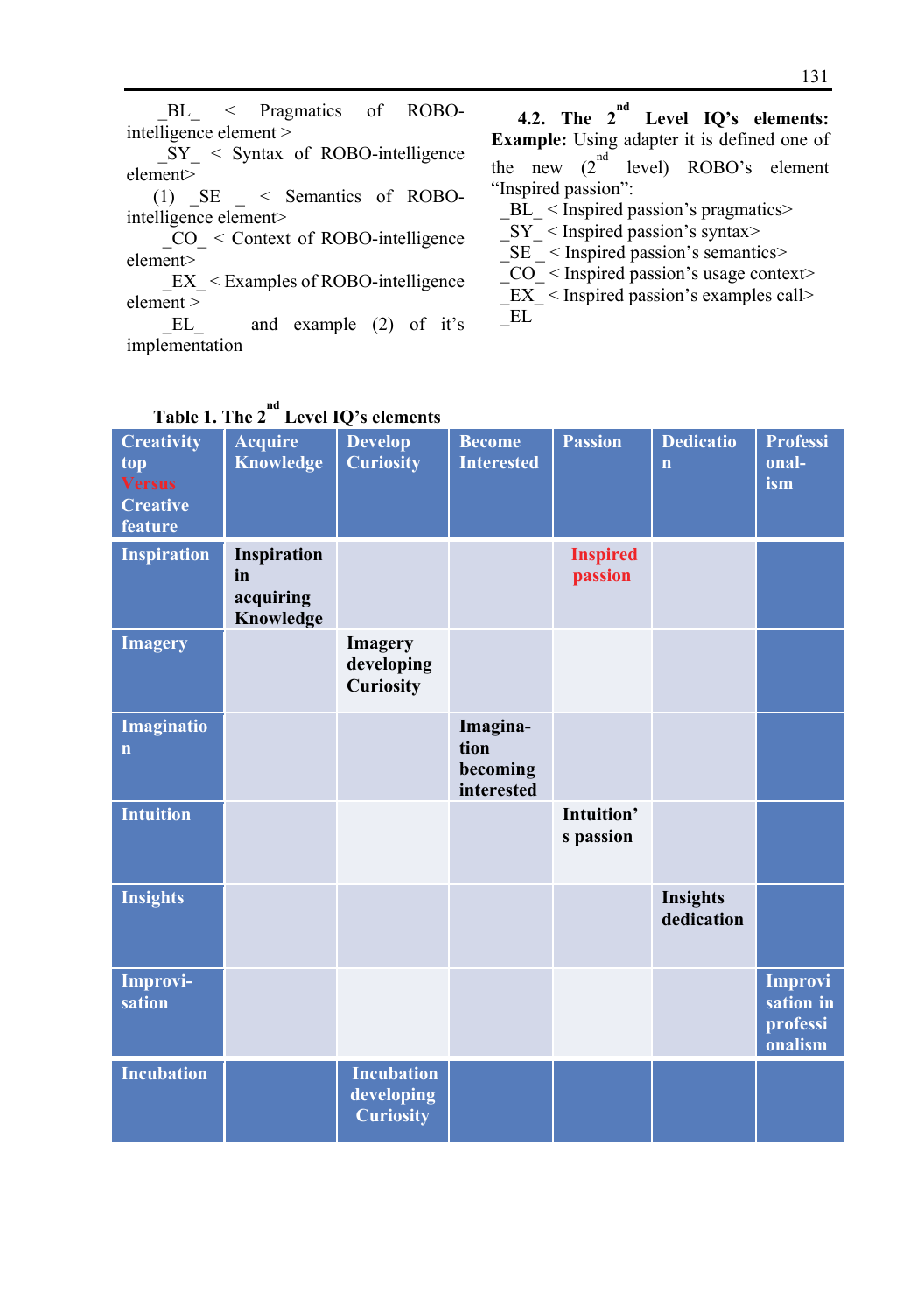**4.3. The 2nd Level IQ's elements: Commentaries:** 

 (**1) Pragmatics:** name "Inspired passion";

(**2) Syntax:** "Inspiration in passion";

 (**3) Semantics:** Correlation of functionalities of the  $1<sup>st</sup>$  level of IQ elements:

"Inspiration" and "Passion";

 **(4) Usage context:** Evaluation from "Inspired passion" situation "Inspiratio become interested" to the next (top) situation "Inspired professionalism";

 **(5) Example**s of "Inspired passion" (See: Next Table): "ROBO-intelligence became passionate by it business, it begin think to social profit."

**4.4. The 2nd Level IQ's elements (***Table 1***): Theorem "Creative ROBOintelligence"** 

If there are done: the 1st level of Creative

ROBO-intelligence's Piirto's 7i features which characterize highly creative people, the 1st level of Creative ROBO-intelligence's Piirto's six steps of the creativity top, and Adaptable tools it is possible to create all 2nd level elements of Creative ROBO-intelligence based on these IQ's 1st level elements.

#### **5. Emotional Intelligences**

Emotional ROBO-intelligence (EQ) refers to artificial (robotic) intelligence's ability to monitor their own and other intelligence's emotional states and to use this information to act wisely in relationships.

## **5.1.** The 1<sup>st</sup> level of EQ elements: basic **emotions.**

Many psychologists believe that there are six main types of emotions, also called basic emotions. They are: 1. Happiness, 2. Sadness, 3. Fear, 4. Anger, 5. Disgust and 6. Surprise

| <b>Evolution</b><br>of<br><b>Emotions</b> | Self-<br>awareness                     | <b>Managing</b><br>emotions | <b>Motivation</b>            | <b>Empathy</b>   | <b>Handling</b><br>relationships      |
|-------------------------------------------|----------------------------------------|-----------------------------|------------------------------|------------------|---------------------------------------|
| <b>Happiness</b>                          | <b>Happiness</b><br>self-<br>awareness |                             |                              |                  |                                       |
| Fear                                      |                                        |                             |                              |                  | <b>Fear handling</b><br>relationships |
| <b>Surprise</b>                           |                                        | <b>Surprise</b><br>managing |                              |                  |                                       |
| <b>Disgust</b>                            |                                        |                             | <b>Disgust</b><br>motivation |                  |                                       |
| <b>Sadness</b>                            |                                        |                             |                              |                  |                                       |
| <b>Anger</b>                              |                                        |                             |                              | Anger<br>empathy |                                       |

**Table 2. Adaptable evaluation steps**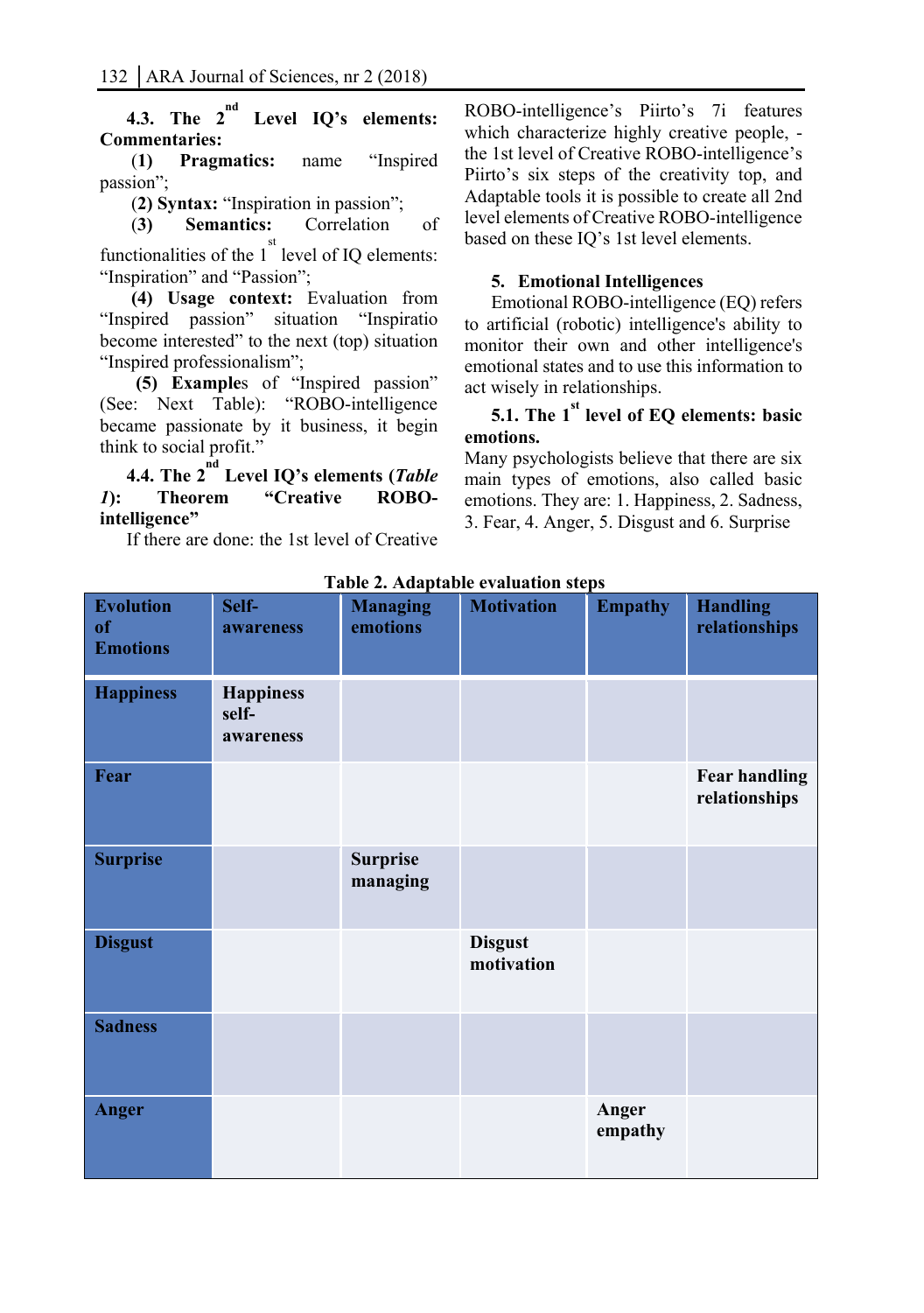#### **5.2.Adaptable evaluation steps (***Table*

# 2): the  $2^{nd}$  level EQ elements

Emotional intelligence's adaptable evaluation steps are represented by: 1) Self-awareness: recognizing internal feelings;

2) Managing emotions: finding ways to handle emotions that are appropriate to the situation;

3) Motivation: using self-control to channel emotions toward a goal;

4) Empathy: understanding the emotional perspective of other people;

5) Handling relationships: using personal information and information about others to handle social relationships and to develop interpersonal skills

#### **6. ROBO-Temperaments**

## **6.1. ROBO-Temperaments 1st level EQ elements**

There exist four temperaments that a relatively simple but powerful way of classifying personalities: Melancholic,

Phlegmatic, Choleric, and Sanguine

#### **6.2. Theorem "Sanguine ROBOintelligence"**

If there are done:

- the main features, characteristics, and functions of Sanguine type of temperaments (*Figure 1*),

the Piirto's 7i features which characterize highly creative people, and

- Adaptable Tools

it is possible to create Sanguine ROBOintelligence with such features of creative artificial intelligence.

**6.3. The 2nd level of Character ROBOintelligences with seven features which characterize highly creative intelligence.** 

In the *Table 3* there are present some 2nd level elements o IQ which are presented by adaptable algorithms created on the base of temperament characteristics in composition with the seven features which characterize highly creative intelligence.

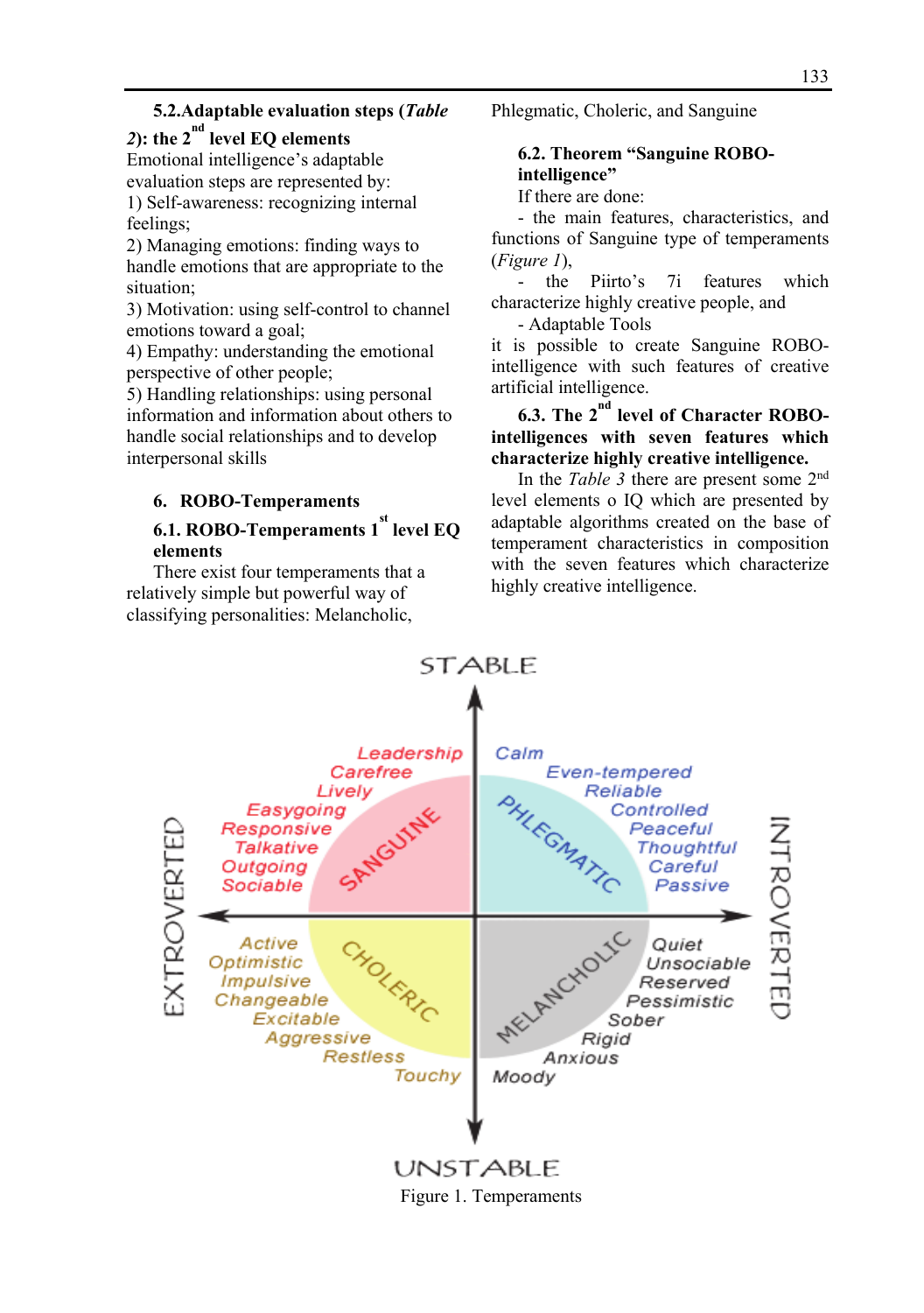| <b>Creative</b><br>feature<br><b>Versus</b><br><b>Personalit</b><br>y | <b>Inspira</b><br>tion                              | Table 5. Temperament & Creativity<br><b>Imagery</b> | Imagi-<br>nation                                        | <b>Intuition</b>        | Insight<br>$\bf{s}$        | Impro-<br>visation                    | <b>Incubat</b><br>ion                       |
|-----------------------------------------------------------------------|-----------------------------------------------------|-----------------------------------------------------|---------------------------------------------------------|-------------------------|----------------------------|---------------------------------------|---------------------------------------------|
| <b>Choleric</b>                                                       | Choleri<br>c's<br>Inspirati<br>on                   | Choleric's<br>Imagery                               |                                                         |                         | Chole-<br>ric's<br>Insight |                                       |                                             |
| <b>Sanguine</b>                                                       |                                                     |                                                     |                                                         | Sanguine's<br>Intuition |                            | Sangui-<br>ne's<br>Inpro-<br>visation |                                             |
| Phlegmati<br>$\mathbf c$                                              | Phlegm<br>atic's<br>Inspirati<br>on                 |                                                     |                                                         |                         |                            |                                       | Phlegm<br>atic's<br><b>Iprovis</b><br>ation |
| <b>Melanchol</b><br>ic                                                | <b>Melanc</b><br>ho-lic's<br><b>Inspira</b><br>tion |                                                     | <b>Melan</b><br>cholic'<br>$\bf{s}$<br>Imagi-<br>nation |                         |                            |                                       |                                             |

# **Table 3. Temperament & Creativity**

## **6.4. The 2nd level of Character ROBO-intelligences evolution with Piirto's Six Steps to the Creativity top**

In the *Table 4* there are present some 2nd level elements o IQ which are presented by adaptable algorithms created on the base of temperament characteristics in compo-sition with the Six Steps to the Creativity top.

## **6.5. Theorem "Choleric ROBOintelligence"**

If there are done

(1) the main features, characteristics, and functions of Choleric type of temperaments,

 (2) the first level Six Steps to the Creativity top elements of Character ROBO-intelligence (*Table 4*), and

(3) Adaptable Tools

it is possible to create Choleric ROBOintelligence.

## **6.6. Theorem "Emotional Phlegmatic ROBO-intelligence"**

If there are done:

(1) the main features, characteristics, and functions of Phlegmatic type of temperaments,

(2) the first level Six Types of emotions elements of Character ROBO-intelligence, and

(3) Adaptable Tools

it is possible to create Emotional Phlegmatic ROBO-intelligence.

## **6.7. Hierarchy of theorems**

Demonstration of Theorem "Choleric ROBO-intelligence" is based on such Lemmas as "Choleric acquires Knowledge", "Choleric develop Curiosity" and so on, which demonstrate the process of adaptable creation of 2nd level elements of Character ROBO-intelligences.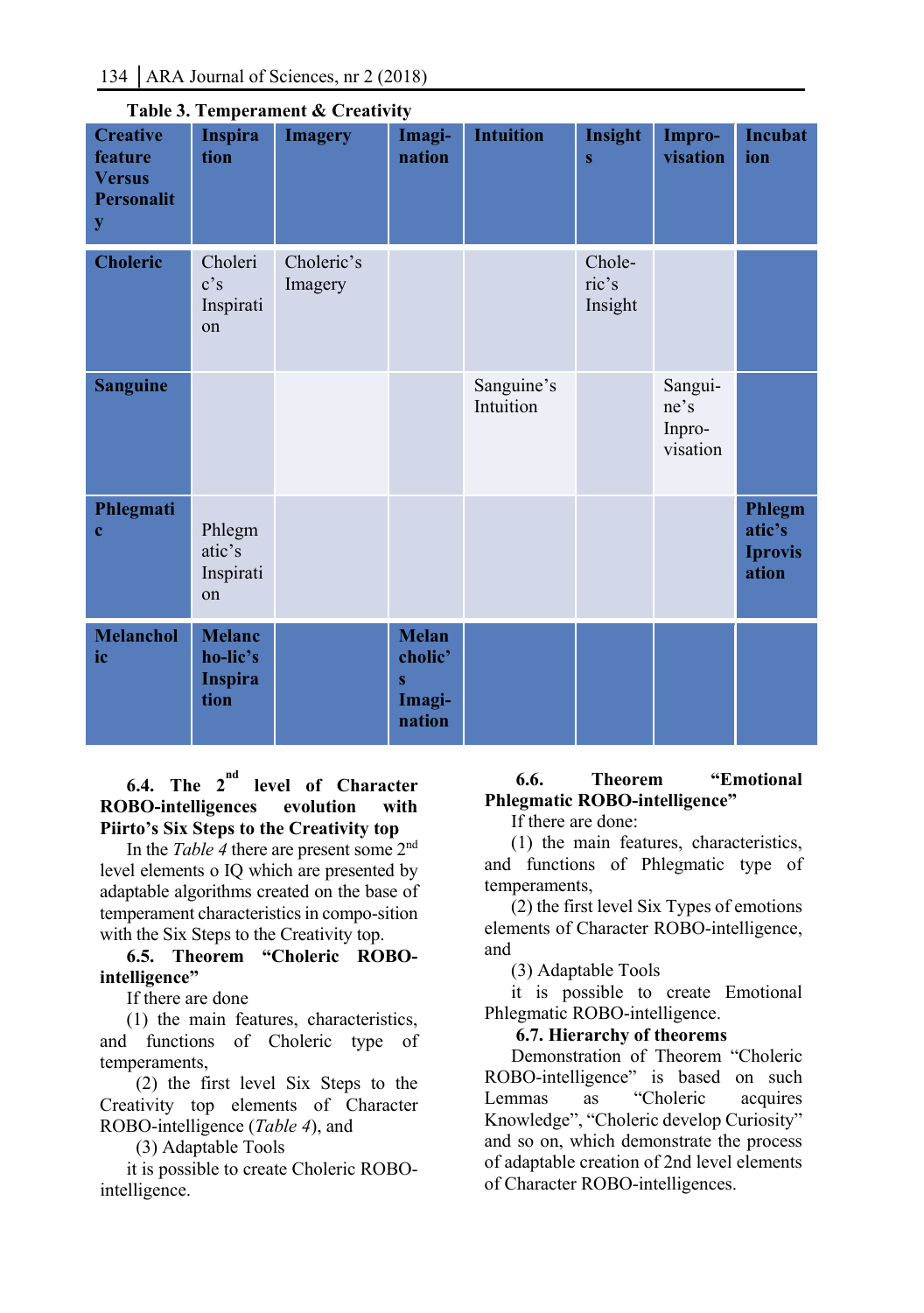| Table 4. Temperament & Creativity evolution               |                                    |                                    |                                         |                             |                          |                                            |  |  |
|-----------------------------------------------------------|------------------------------------|------------------------------------|-----------------------------------------|-----------------------------|--------------------------|--------------------------------------------|--|--|
| <b>Creativity</b><br>top<br>versus<br><b>Peronalities</b> | <b>Acquire</b><br><b>Knowledge</b> | <b>Develop</b><br><b>Curiosity</b> | <b>Become</b><br>Interes-<br>ted        | <b>Passion</b>              | <b>Dedication</b>        | <b>Profes-</b><br>sionalism                |  |  |
| <b>Choleric</b>                                           |                                    | Choleric<br>develop<br>Curiosity   |                                         |                             |                          |                                            |  |  |
| <b>Sanguine</b>                                           | Sanguine<br>acquires<br>Knowledge  |                                    |                                         |                             | Sanguine's<br>dedication |                                            |  |  |
| Phlegmatic                                                |                                    |                                    | Phleg-<br>matic<br>become<br>Interested |                             |                          |                                            |  |  |
| <b>Melancholic</b>                                        |                                    |                                    |                                         | Melan-<br>cholic<br>passion |                          | <b>Melancholic</b><br>profes-<br>sionalism |  |  |

#### **7. Sustainability**

To create ROBO-intelligences it is necessary to implement next steps.

**The**  $1^{\text{st}}$  **step.** To create ROBOintelligences which possess 1st level elements – intelligences, emotions and temperaments – it is necessary first of all to introduce them in robotic heart and robotic head.

 This consists in creation corresponding Computer Based Information Systems for each of: Intelligences (7i), Tops (6s), Emotions (6), Temperaments (4), and Sentiments (positive & negative)

**The 2<sup>nd</sup> step.** Next step in creation process of ROBO-intelligences consists in elaboration of their  $2^{nd}$  level elements based on its 1st level elements using Adaptable Tools for its definitions.

**The 3rd step.** Each definition of ROBOintelligences 2nd level elements is composed from definition of such it's characteristics as: pragmatics, syntax, semantics, environment, and examples. These definitions represent the Adaptable Algorithmic Knowledge Robotic Base which help to create real ROBOintelligence using Adaptable Tools for its development, verification, and experimenttation.

The  $4^{\text{th}}$ **step. Measure** of ROBO-

intelligence energies for each creativity, emotions, temperaments, sentiments.

These measures represent the Energetic Knowledge Robotic Base which help to create real ROBO-intelligence using Adaptable Tools for its development, verification, and experimentation.

**Consciousness Society Creation Theorem:** Having the Enegetic Knowledge ROBO-intelligence Warehouse it is possible algorithmically to implement in ROBOintelligences the creative, emotion, temperament and sensual human characteristics!

ROBO-intelligences will possess features which characterize highly creative people (natural intelligence). Character's creativity and emotion intelligences which are to be implemented in Character ROBOintelligences and Emotional ROBOintelligences are analysed and developed.

#### **REFERENCES**

1. Todoroi D. Conscience Society Creation, 6th Edition, ARA Publisher, University of California Davis, USA, 2017, 236 pages, ISBN: 978-1-935924-21-0, (Proc. Of the 6th international TELECONFERENCE of young researchers "Conscience Society Creation",